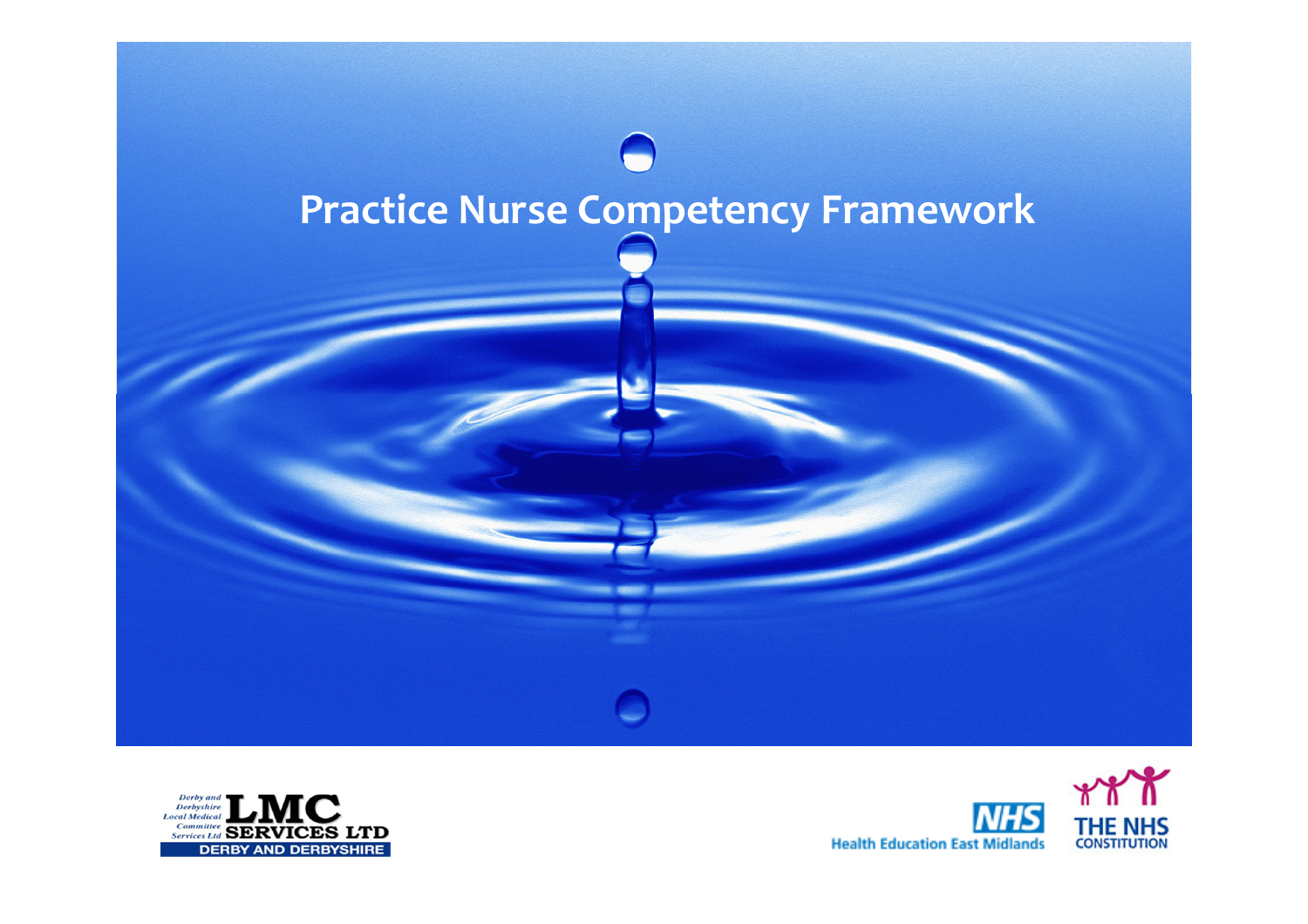#### Practice Nurse Competency Framework

Aim: Scope Practice Nurse development in Derby City and Derbyshire CountyLed by: Derby and Derbyshire Local Medical Committee (LMC) Services Commissioned by: Health Education East Midlands Workforce Team (Derbyshire) On behalf of: Derbyshire Local Education Training Council (LETC)Supported by: North Derbyshire CCG on behalf of all Derbyshire CCGs

#### Speakers:

Lisa Soultana - Project Lead and Director of Business Development, Derby and Derbyshire LMC Services**Carmel Ashby - Project Practice Nurse Champion,** Assistant Head of Clinical Quality Primary Care, Southern Derbyshire CCG



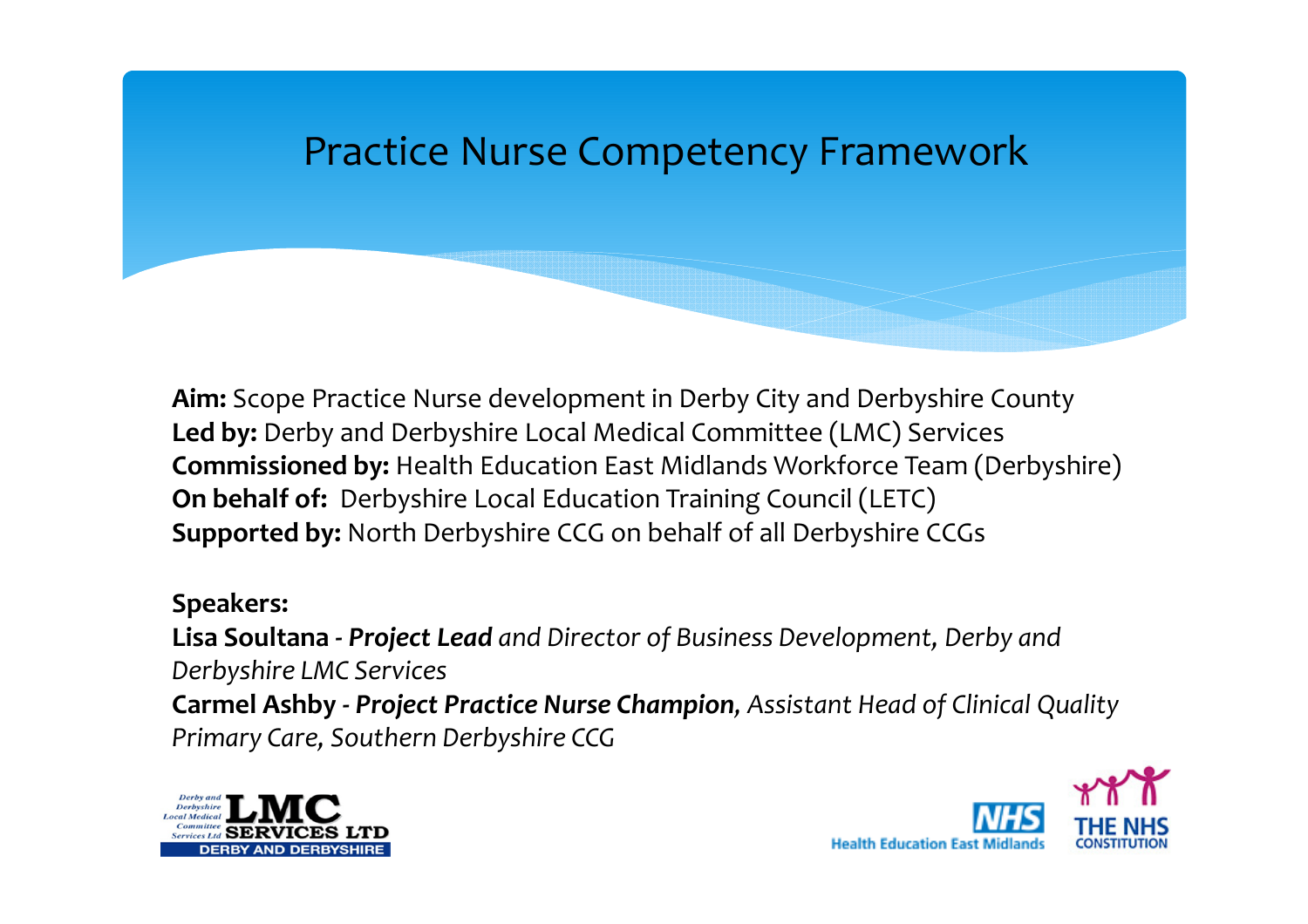#### Presentation Aims

- 1. Demonstration of the Practice Nurse Competency Framework
- 2. Focus on the key benefits of using the PNCF© for:
	- -General Practice
	- -Transformational change
	- -Quality improvement
	- Improving patient care
	- Improving patient experience
	- -Supporting the development of Practice Nurses
- 3. Future a regional/national electronic platform for Practice Nurses



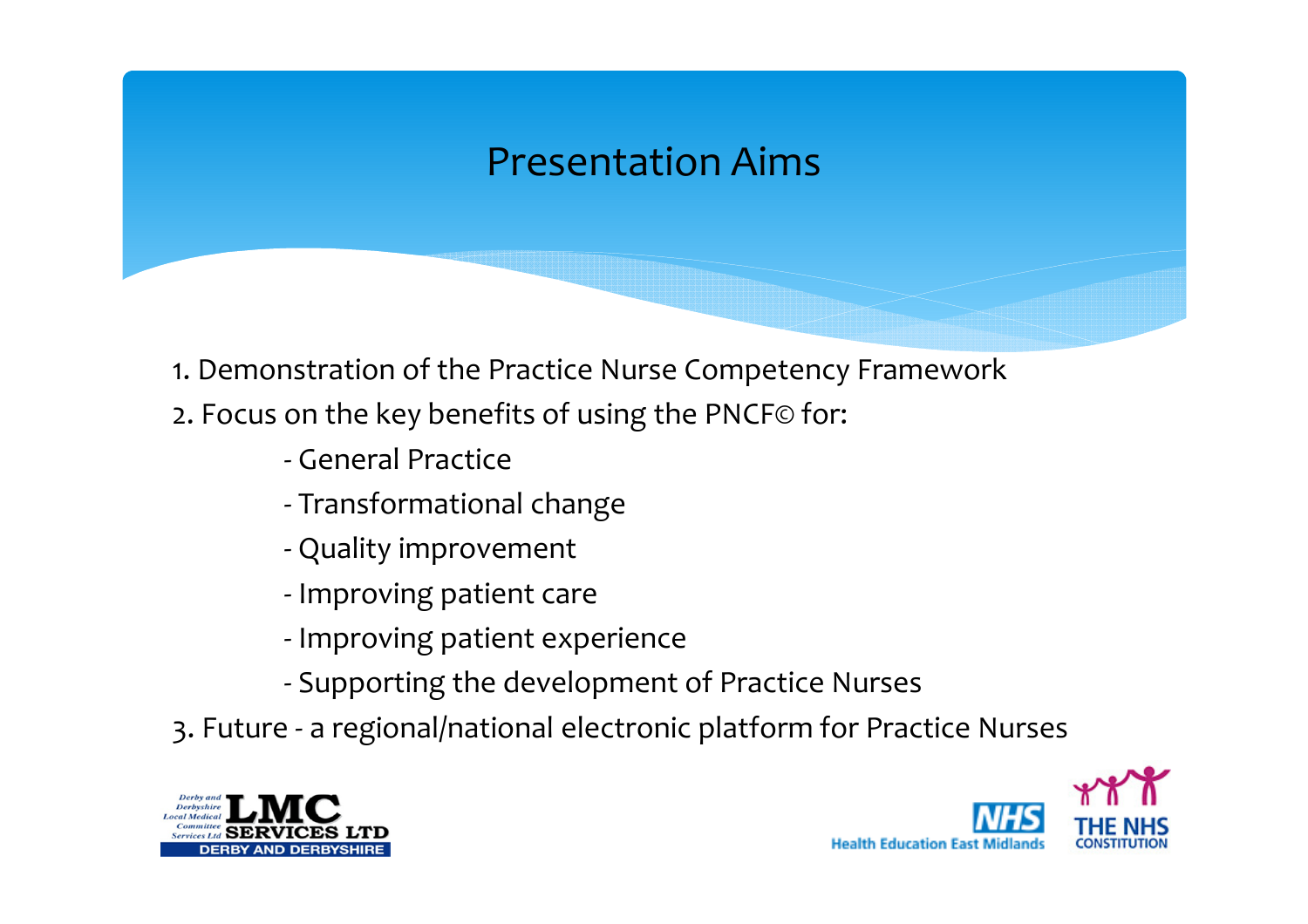#### What is thePractice Nurse Competency Framework PNCF©

#### Copies available on your tables

- ∗ A self assessment benchmarking tool
- ∗Resource for Practice Nurse self assessment
- ∗45 subjects (clinical and non clinical)
- ∗Essential Core competencies
- ∗A to Z of all other competencies with 3 levels
- ∗Nurses are unlikely to be at level 3 in every area
- ∗No Practice Nurse will be competent in all areas



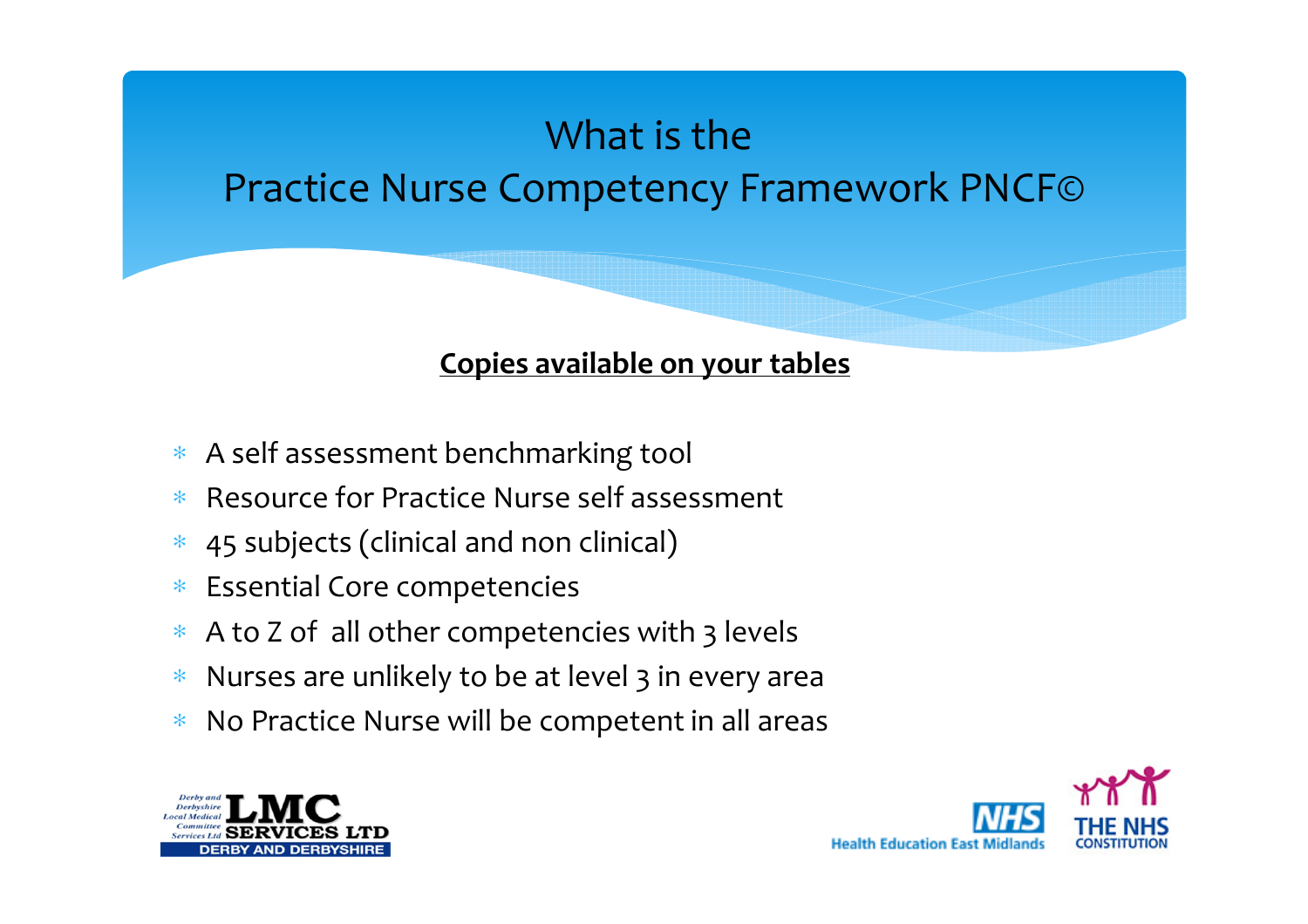#### Demonstration of the Practice Nurse Competency Framework PNCF©**CORE**

| <b>Competency Identification</b> |                                                                                                                                                                                   |  |  |  |
|----------------------------------|-----------------------------------------------------------------------------------------------------------------------------------------------------------------------------------|--|--|--|
| <b>Subject</b>                   | Core<br>To demonstrate core competency the Practice Nurse is able to:                                                                                                             |  |  |  |
|                                  |                                                                                                                                                                                   |  |  |  |
| <b>Health</b>                    | □<br>Make sure health promotion forms the basis of every consultation, make every contact count.                                                                                  |  |  |  |
| promotion                        | $\Box$<br>Ensure there are clear guidelines within the working environment for the efficient and effective application of knowledge, skills, attitudes and values needed to plan, |  |  |  |
|                                  | implement and evaluate health promotion.                                                                                                                                          |  |  |  |
|                                  | п<br>Assist in providing a tool for use in planning and deciding on professional development and training needs.                                                                  |  |  |  |
|                                  | $\Box$<br>Develop expert knowledge of health and its determinants.                                                                                                                |  |  |  |
|                                  | ο<br>Analyse complex issues regarding how health is created and how health behaviours are brought about.                                                                          |  |  |  |
|                                  | ο<br>Have excellent communication and negotiation skills.                                                                                                                         |  |  |  |
|                                  | $\Box$<br>Provide a caring and empathetic approach.                                                                                                                               |  |  |  |
|                                  | $\Box$<br>Be understanding, supportive and non-judgmental.                                                                                                                        |  |  |  |
|                                  | $\Box$<br>Have the ability to focus on the needs and issues of individual people, their communities and cultures.                                                                 |  |  |  |
|                                  | ο<br>Have an awareness of local/national schemes that support healthy living, e.g. smoking cessation services, weight management services and exercise initiatives.               |  |  |  |
|                                  | $\Box$<br>Be able to reflect on their actions and motivations and think outside of conventional, safe ways of working.                                                            |  |  |  |
|                                  | о<br>Champion ways of working based on evidence of effectiveness and also clear ethical principles.                                                                               |  |  |  |
|                                  | ο<br>Commit to working consistently and in ways which involve people and encourage participation.                                                                                 |  |  |  |
|                                  | ο<br>Build capabilities and skills in others, in order for them to carry out health promotion themselves.                                                                         |  |  |  |
|                                  |                                                                                                                                                                                   |  |  |  |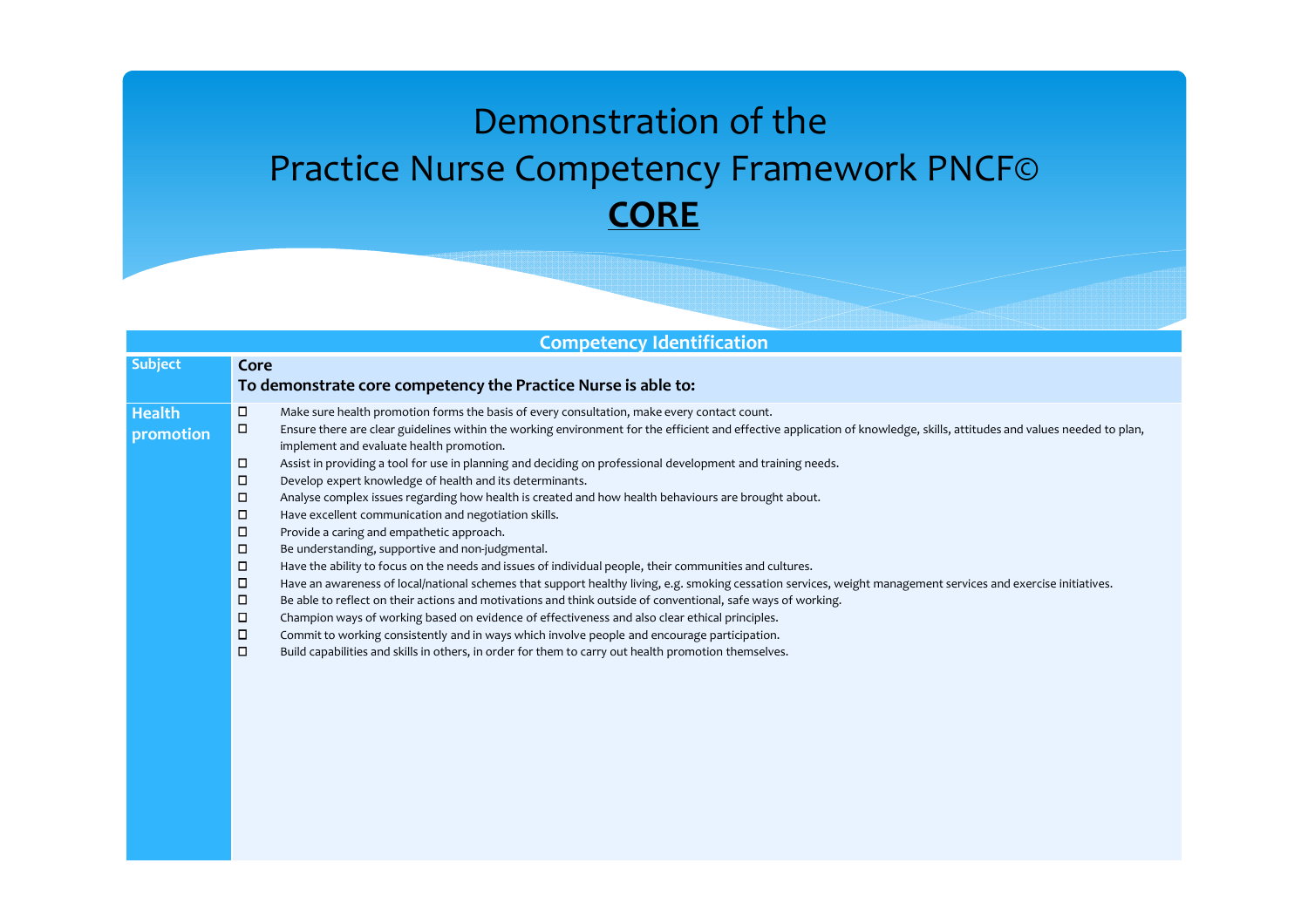#### Demonstration of the Practice Nurse Competency Framework PNCF©**Levels 1,2,3**

| <b>Competency Identification</b> |                                                                                                                                                                                                                                                                                                                                                                                                                                                                                                                                                                                                                                                                                   |                                                                                                                                                                                                                                                                                                                                                                                                                                                                                                                                                                                                                                                                                                |                                                                                                                                                                                                                                                                                                                                                                                                                                                                                                                                                                                                                                                                                                                                                                                                                                                                                                                                                                                                                         |  |
|----------------------------------|-----------------------------------------------------------------------------------------------------------------------------------------------------------------------------------------------------------------------------------------------------------------------------------------------------------------------------------------------------------------------------------------------------------------------------------------------------------------------------------------------------------------------------------------------------------------------------------------------------------------------------------------------------------------------------------|------------------------------------------------------------------------------------------------------------------------------------------------------------------------------------------------------------------------------------------------------------------------------------------------------------------------------------------------------------------------------------------------------------------------------------------------------------------------------------------------------------------------------------------------------------------------------------------------------------------------------------------------------------------------------------------------|-------------------------------------------------------------------------------------------------------------------------------------------------------------------------------------------------------------------------------------------------------------------------------------------------------------------------------------------------------------------------------------------------------------------------------------------------------------------------------------------------------------------------------------------------------------------------------------------------------------------------------------------------------------------------------------------------------------------------------------------------------------------------------------------------------------------------------------------------------------------------------------------------------------------------------------------------------------------------------------------------------------------------|--|
| <b>Subject</b>                   | Level 1                                                                                                                                                                                                                                                                                                                                                                                                                                                                                                                                                                                                                                                                           | Level <sub>2</sub>                                                                                                                                                                                                                                                                                                                                                                                                                                                                                                                                                                                                                                                                             | Level 3                                                                                                                                                                                                                                                                                                                                                                                                                                                                                                                                                                                                                                                                                                                                                                                                                                                                                                                                                                                                                 |  |
|                                  |                                                                                                                                                                                                                                                                                                                                                                                                                                                                                                                                                                                                                                                                                   | To demonstrate competency at this To demonstrate competency at this level the                                                                                                                                                                                                                                                                                                                                                                                                                                                                                                                                                                                                                  | To demonstrate competency at this level                                                                                                                                                                                                                                                                                                                                                                                                                                                                                                                                                                                                                                                                                                                                                                                                                                                                                                                                                                                 |  |
|                                  | level the Practice Nurse is able to:                                                                                                                                                                                                                                                                                                                                                                                                                                                                                                                                                                                                                                              | <b>Practice Nurse is able to:</b>                                                                                                                                                                                                                                                                                                                                                                                                                                                                                                                                                                                                                                                              | the Practice Nurse is able to:                                                                                                                                                                                                                                                                                                                                                                                                                                                                                                                                                                                                                                                                                                                                                                                                                                                                                                                                                                                          |  |
| Cardiovascular<br>disease        | $\Box$<br>Identify and advise patients on the<br>risk factors associated with<br>cardiovascular disease (CVD) and<br>peripheral vascular disease (PVD).<br>$\Box$<br>Understand and advise patients on<br>the basic management of<br>hypertension, angina, myocardial<br>infarction and cerebro-vascular<br>accident.<br>$\Box$<br>Be capable of discussing lifestyle<br>choices such as diet, exercise and<br>smoking.<br>Refer to relevant health care<br>o<br>professionals such as smoking<br>cessation, exercise for health and<br>dietician where appropriate.<br>$\Box$<br>Discuss with and refer to the primary<br>care team where further<br>advice/support is required. | $\Box$<br>Be capable of providing a comprehensive risk<br>assessment for primary prevention of CVD.<br>$\Box$<br>Provide an organised programme of care for<br>individuals in the secondary prevention of<br>cardiovascular disease in line with local and<br>national policies.<br>$\Box$<br>Educate patients and carers in the lifestyle<br>management of CVD and PVD to avoid further<br>deterioration.<br>$\Box$<br>Monitor this patient group through regular<br>reviews including diet, exercise, smoking, BP<br>and medication compliance.<br>о<br>Recall and monitor as per protocols.<br>$\Box$<br>Recognise any signs of deterioration of these<br>conditions and refer accordingly. | $\Box$<br>Manage patients with more complex needs.<br>$\Box$<br>Manage and adjust medication according to<br>prescribing guidelines (if nurse prescriber) and<br>refer appropriately to specialist services where<br>required.<br>$\Box$<br>Support clinicians in the management of this<br>group, contributing to the maintenance of the<br>CVD, PVD register.<br>$\Box$<br>Ensure working policies and guidelines reflect<br>local and national recommendations and<br>remain up to date with local initiatives.<br>$\Box$<br>Ensure that a quality assured service is<br>provided.<br>$\Box$<br>Contribute to development of governance<br>framework e.g. clinical guidelines, audits,<br>standard operating procedures and patient<br>surveys, making recommendations where<br>necessary.<br>$\Box$<br>Provide a link/liaison role between primary care<br>and specialist services.<br>$\Box$<br>Act as a mentor and educator for members of<br>the primary care team, providing ongoing<br>training and education. |  |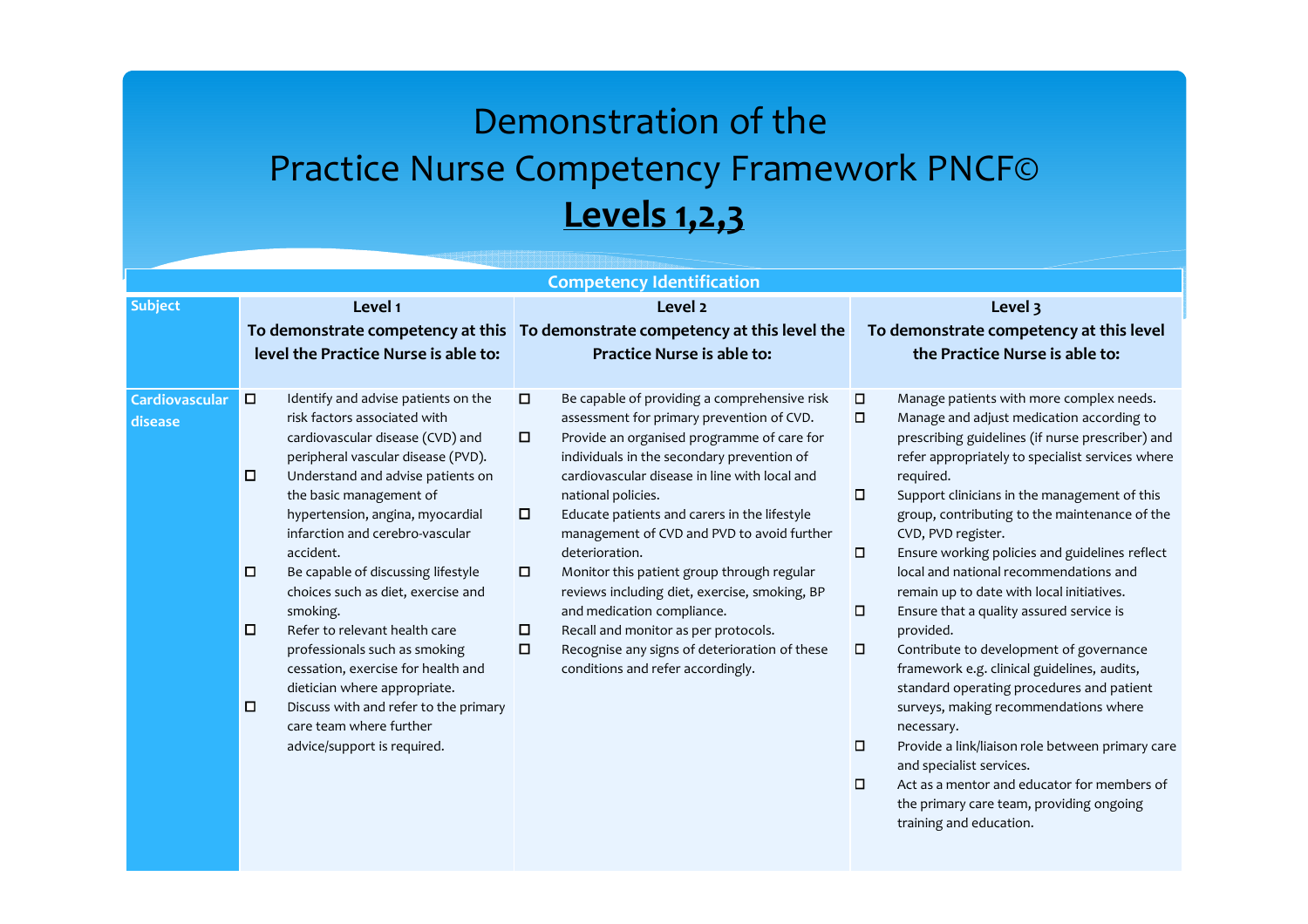### The Benefits of the Practice Nurse Competency Framework (1/2)

- ∗Clear and user friendly
- ∗Facilitates benchmarking and appraisal
- ∗Aligns to the needs of the GP practice population
- ∗Practice Nurse Development to ensure high quality, safe patient care
- ∗Makes explicit the role, skills and competencies of Practice Nurses



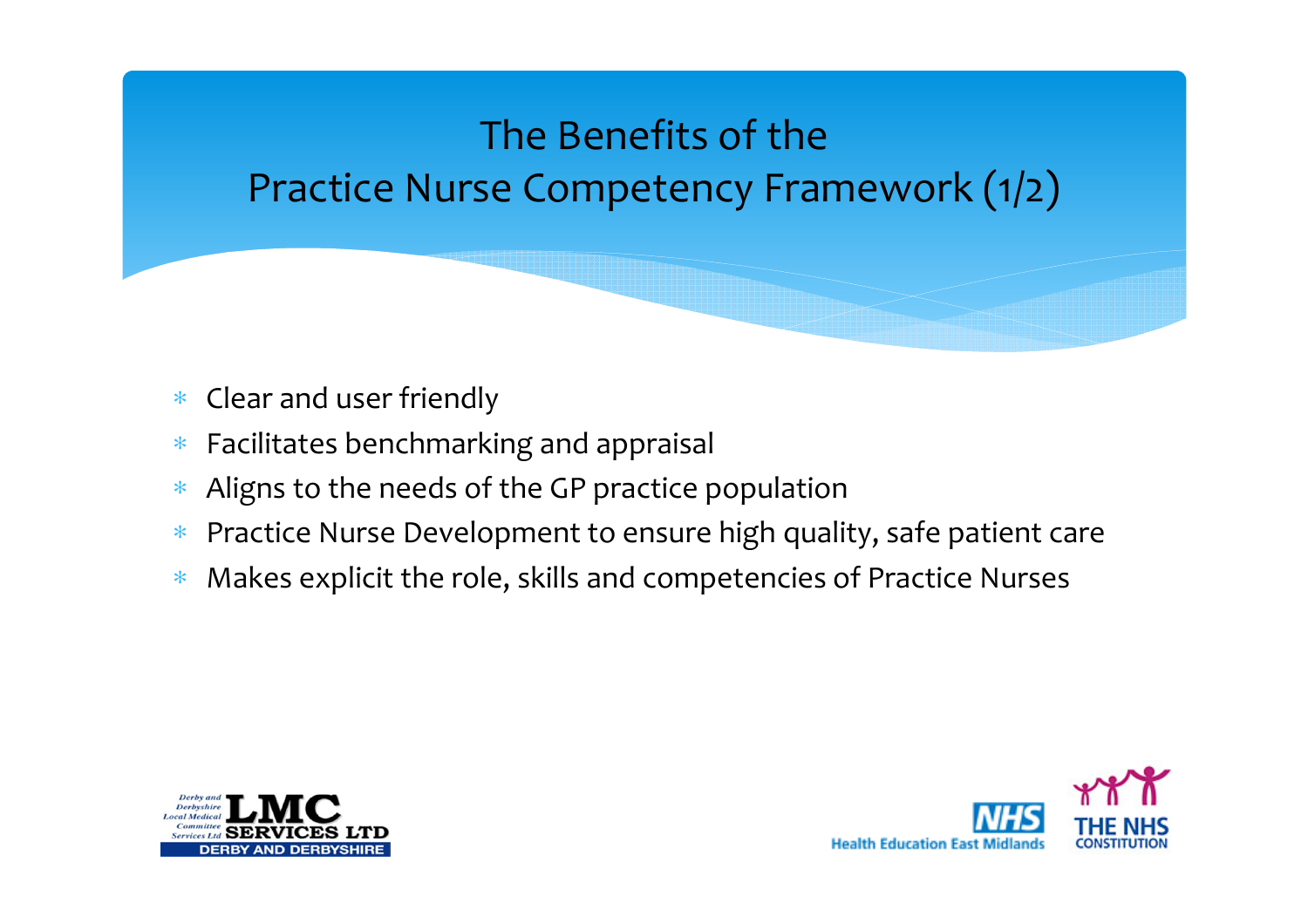#### The Benefits of the Practice Nurse Competency Framework PNCF© (2/2)

- ∗ Provides structure to aid recruitment, retention and training needs assessment
- ∗Assurance of quality for Care Quality Commission (CQC)
- ∗ Embraces the CNO's 6Cs principal values: Care, Compassion, Communication, Competence, Commitment and Courage
- ∗May support Practice Nurses with revalidation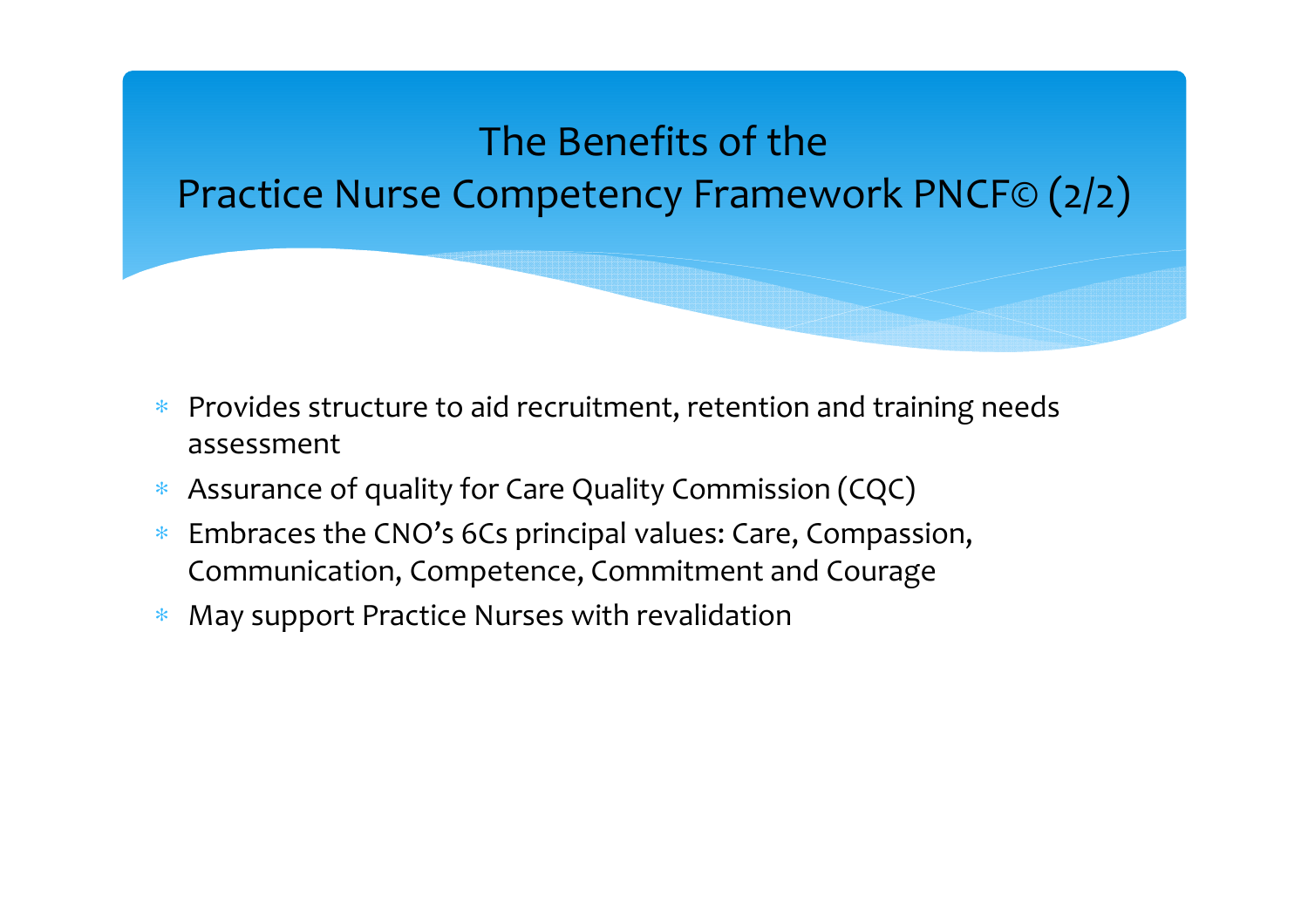#### The PNCF© in General Practice

- ∗Supports professional development of Practice Nurses
- ∗Exposes the PN training and professional development needs
- ∗Credible, standardised and transferrable benchmarking of PN's
- ∗Supports career development
- ∗Recognised by all GP practices
- ∗ Frees GP time to focus on more challenging clinical needs



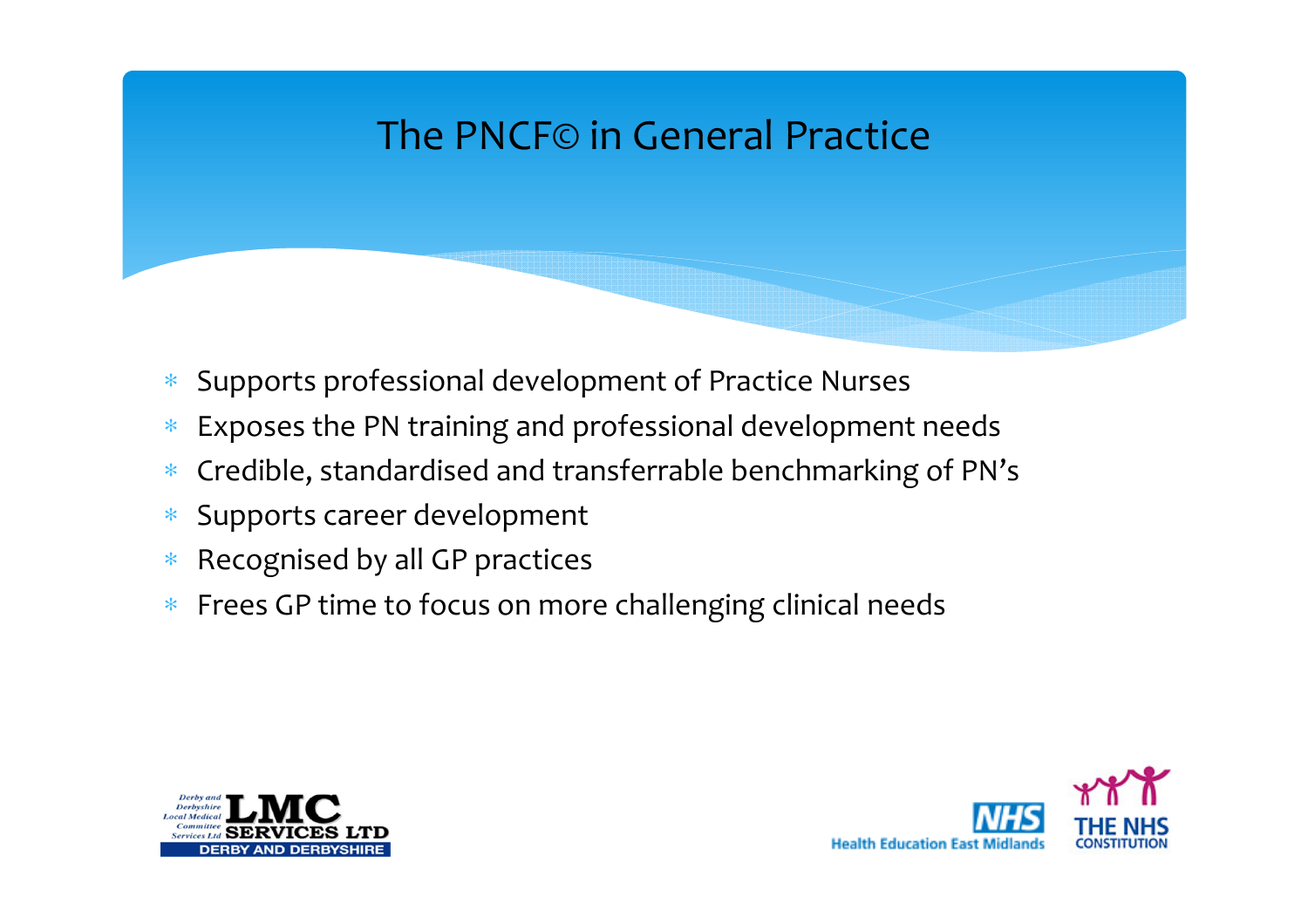#### The PNCF© for Transformational Change

- ∗ Aids the transition of services from secondary care to primary care by proactively anticipating the skills needed by PN's
- ∗ Enables the nursing workforce to work across the clinical needs service pathways
- ∗ Aids integration with health and social care services



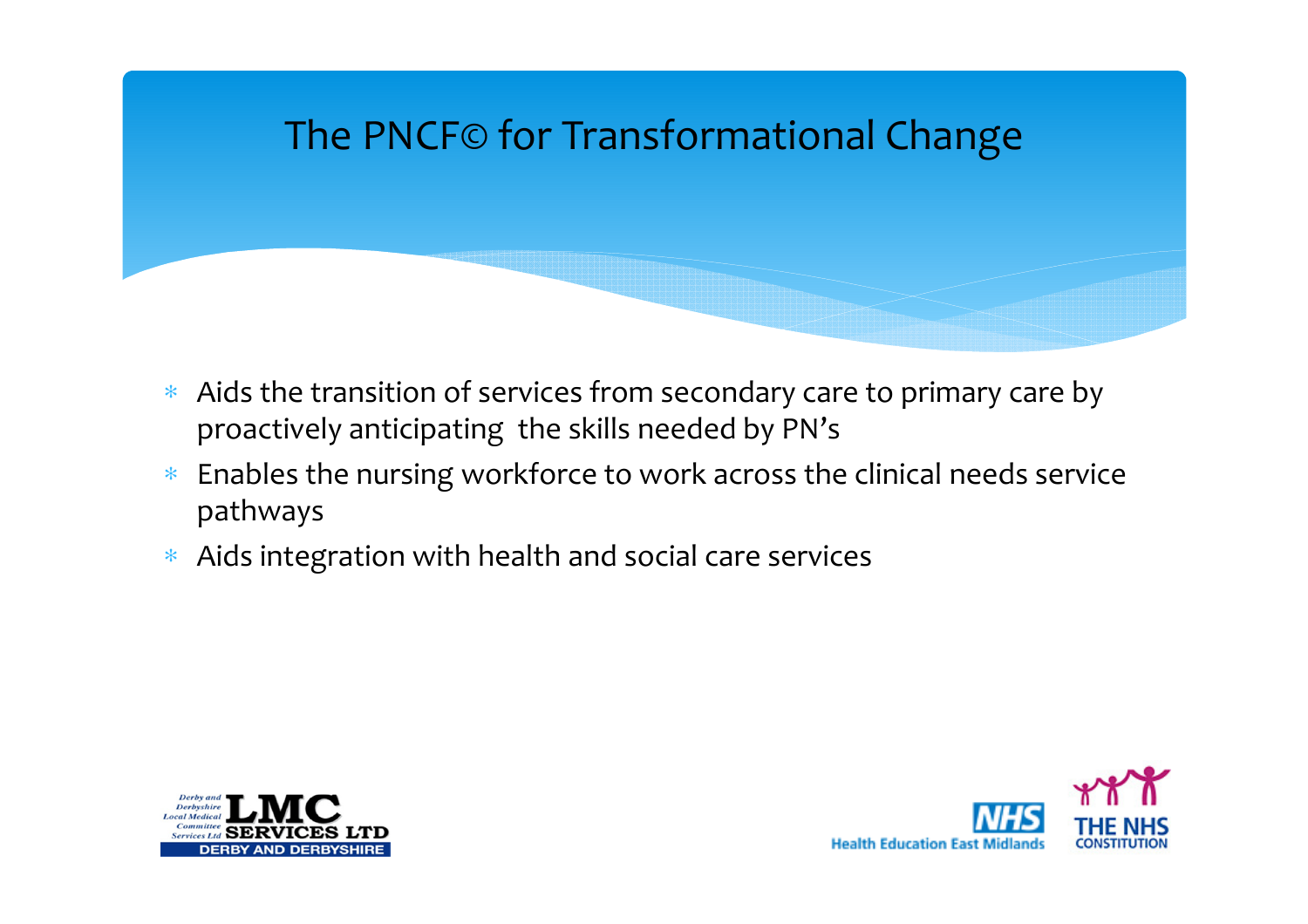

- ∗ A framework aligned to the maintenance and development of safe, effective, caring, responsive, and well led GP services and care
- ∗ Provides the evidence of quality for the Care Quality Commission (CQC)

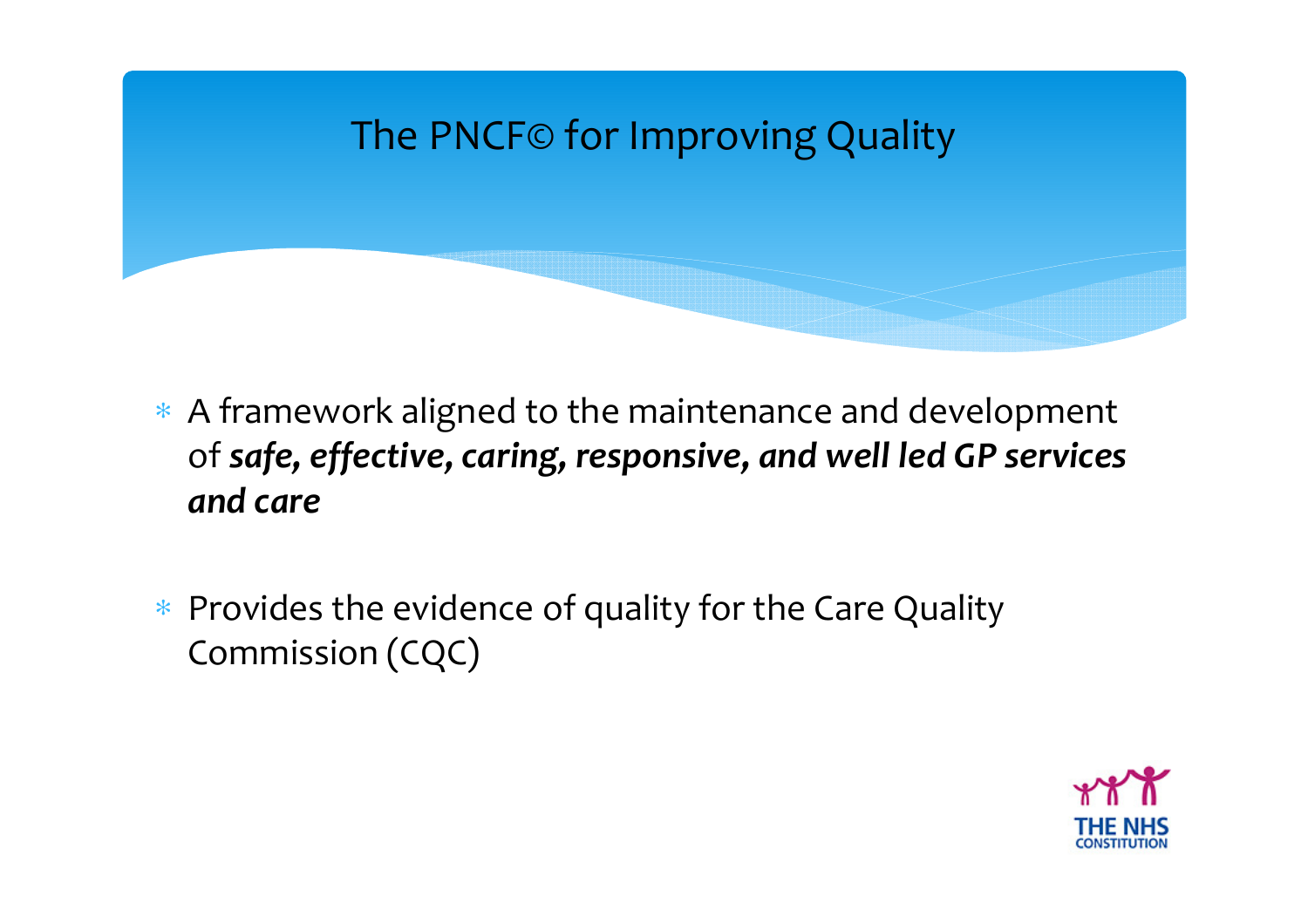

The PNCF © will contribute to a trained and skilled Practice Nurse workforce leading to:

- ∗Delivery of safe and effective care
- ∗Evidence based and patient centred care
- ∗ Engage with the 6Cs principle values: Care, Compassion, Communication, Competence, Commitment and Courage
- ∗ Care Quality Commission compliance
- ∗ Support patients with self-care

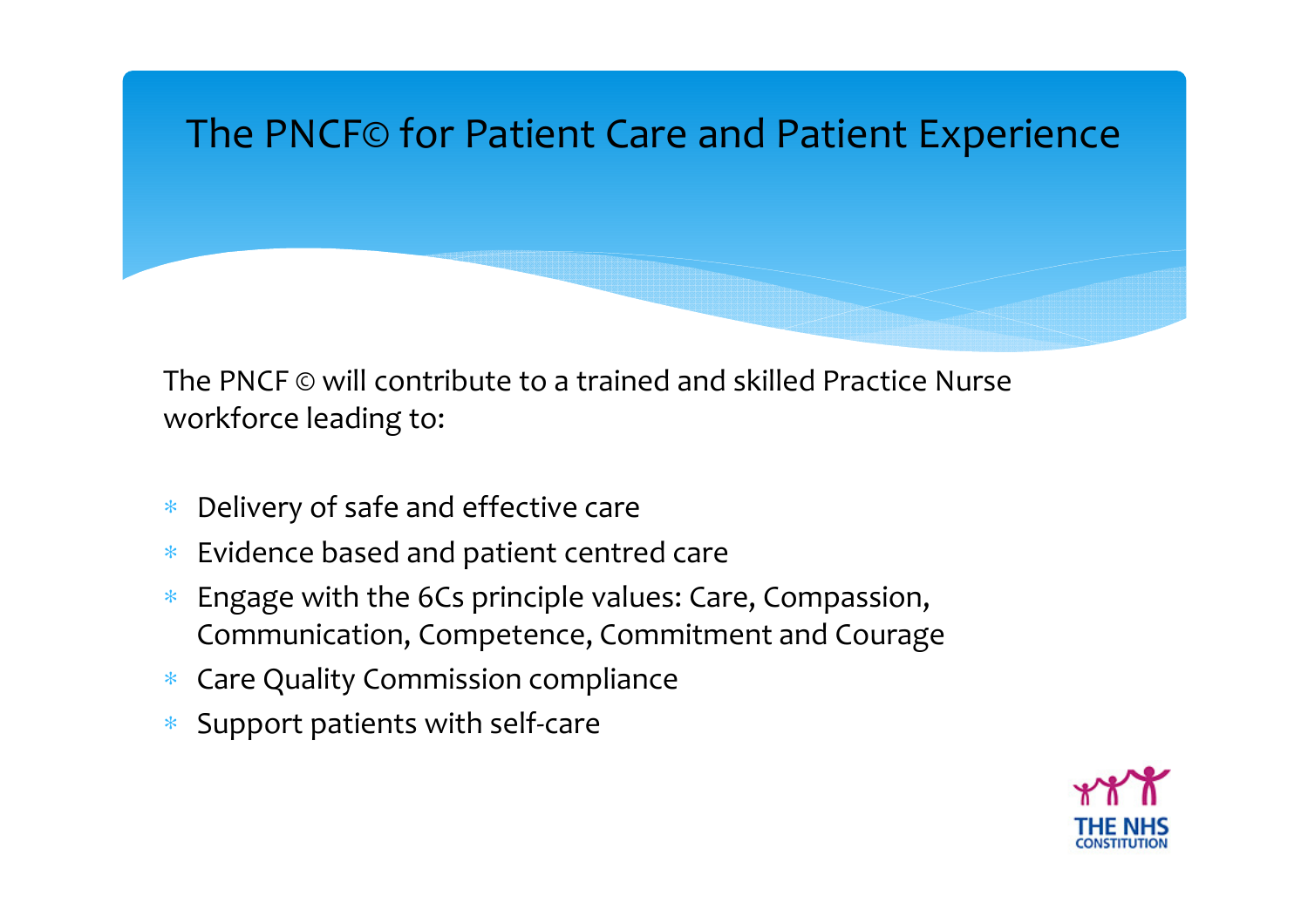# The PNCF© and Professional Development of Practice Nurses

The General Practice nursing workforce development and training needs remain largely unaddressed. The PNCF© will:

- ∗Help to illicit the practice nurse workforce training needs
- ∗Enable the establishment of a standardised training framework
- ∗ Facilitate the provision of appropriate updates and training for practice nurses
- ∗ Support the extended practice nurse role and responsibilities
- ∗Support Competency Development Plans (CDPs)



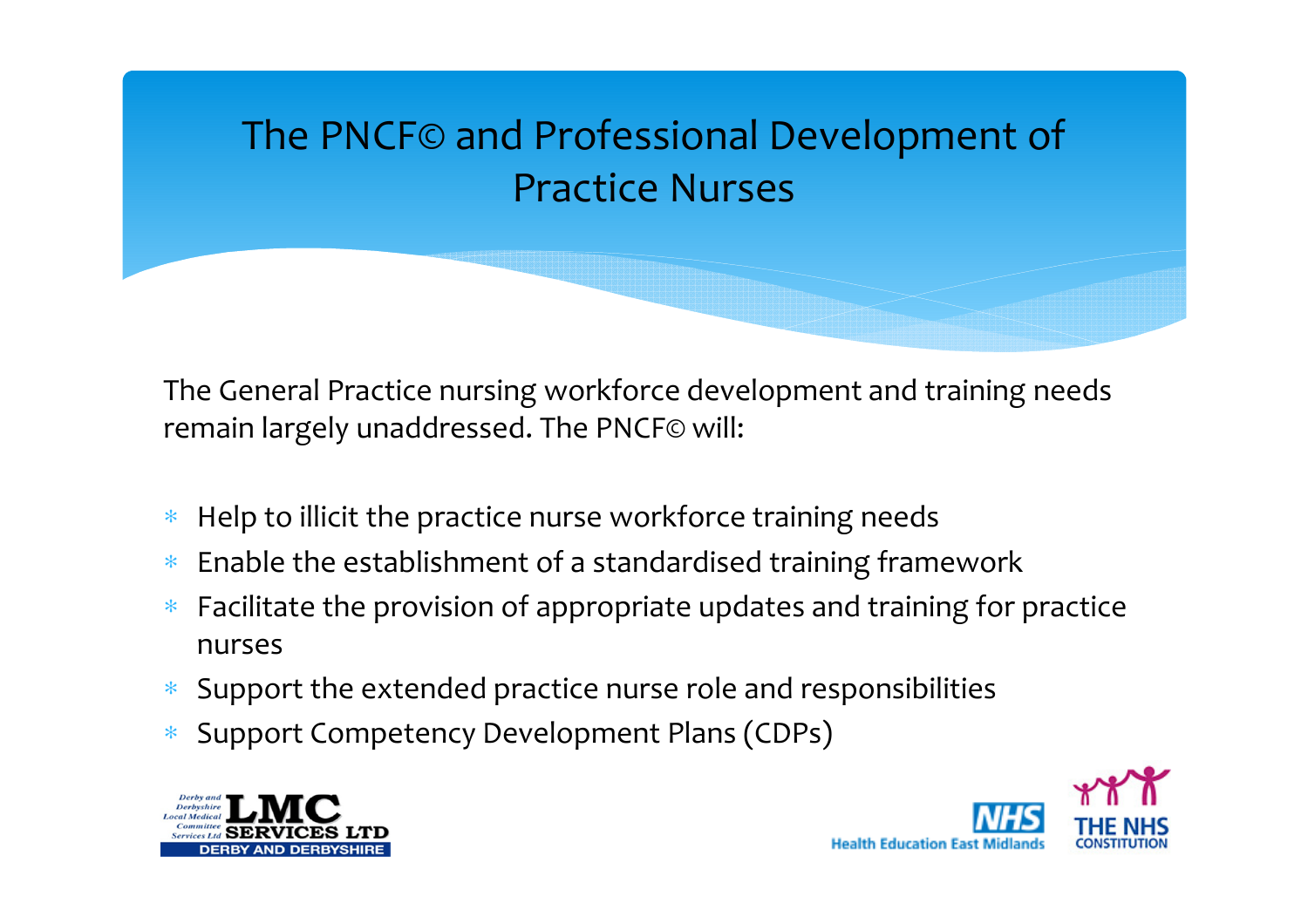#### Sharing the Ambition…

Turning the PNCF© into an electronic platform for all Practice Nurses to access across the region/country

The resources could include (non-exhaustive):

- ∗ Practice Nurse Competency Framework (PNCF©) linked to a course directory that has been formally approved – with user feedback
- ∗Practice Nurse appraisal template
- ∗Practice Nurse Competency Development Plan (CDP)
- ∗Practice Nurse Forum
- Practice Nurse training evidence and certification∗
- ∗Library
- ∗E-portfolio
- Personal login account∗



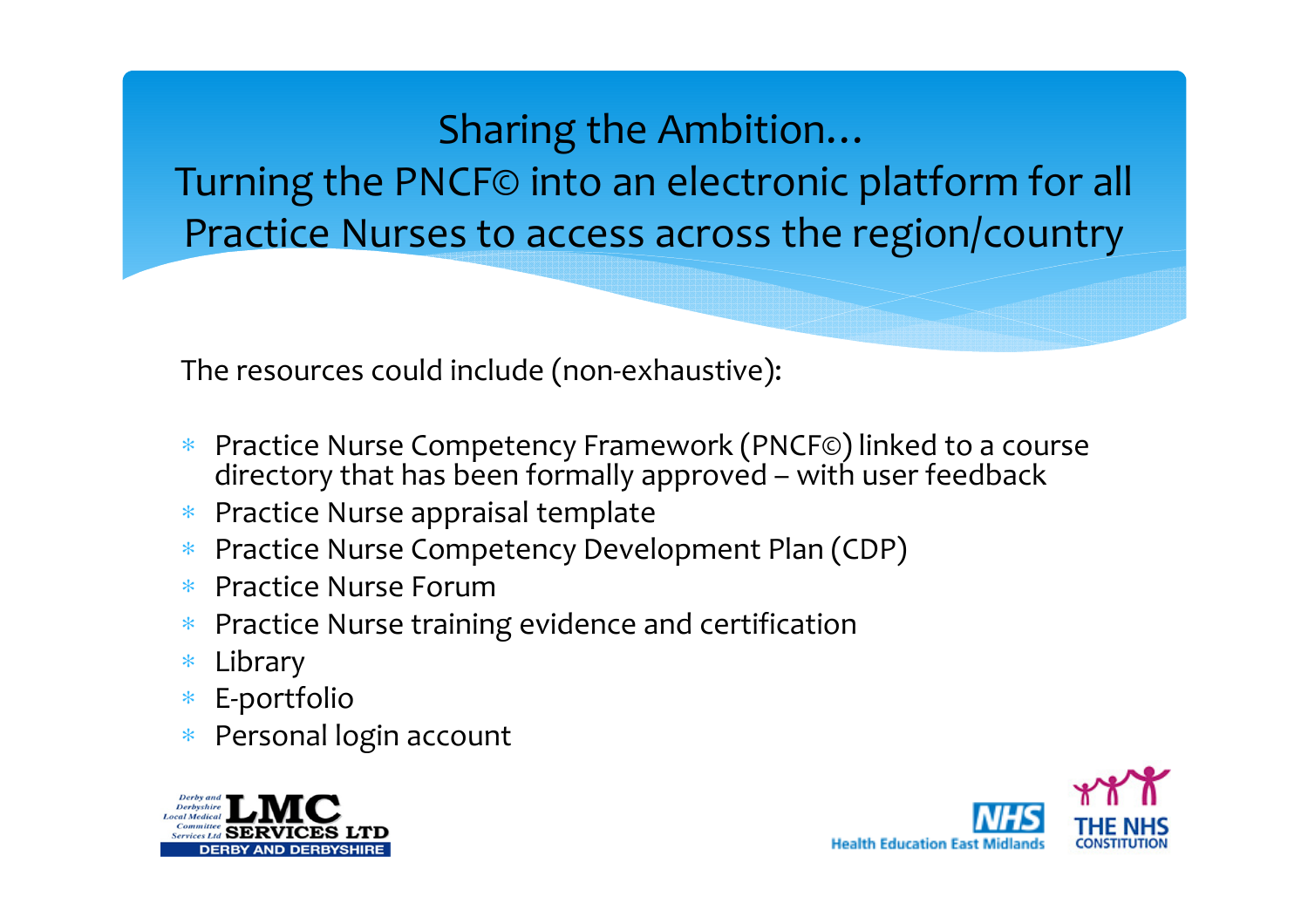Sharing the Ambition…Turning the PNCF© into an electronic platform for all Practice Nurses to access across the region/country

Funding to be sourced to develop a local/national website to host resources and link intotraining providersto

#### enable Practice Nurse professional development



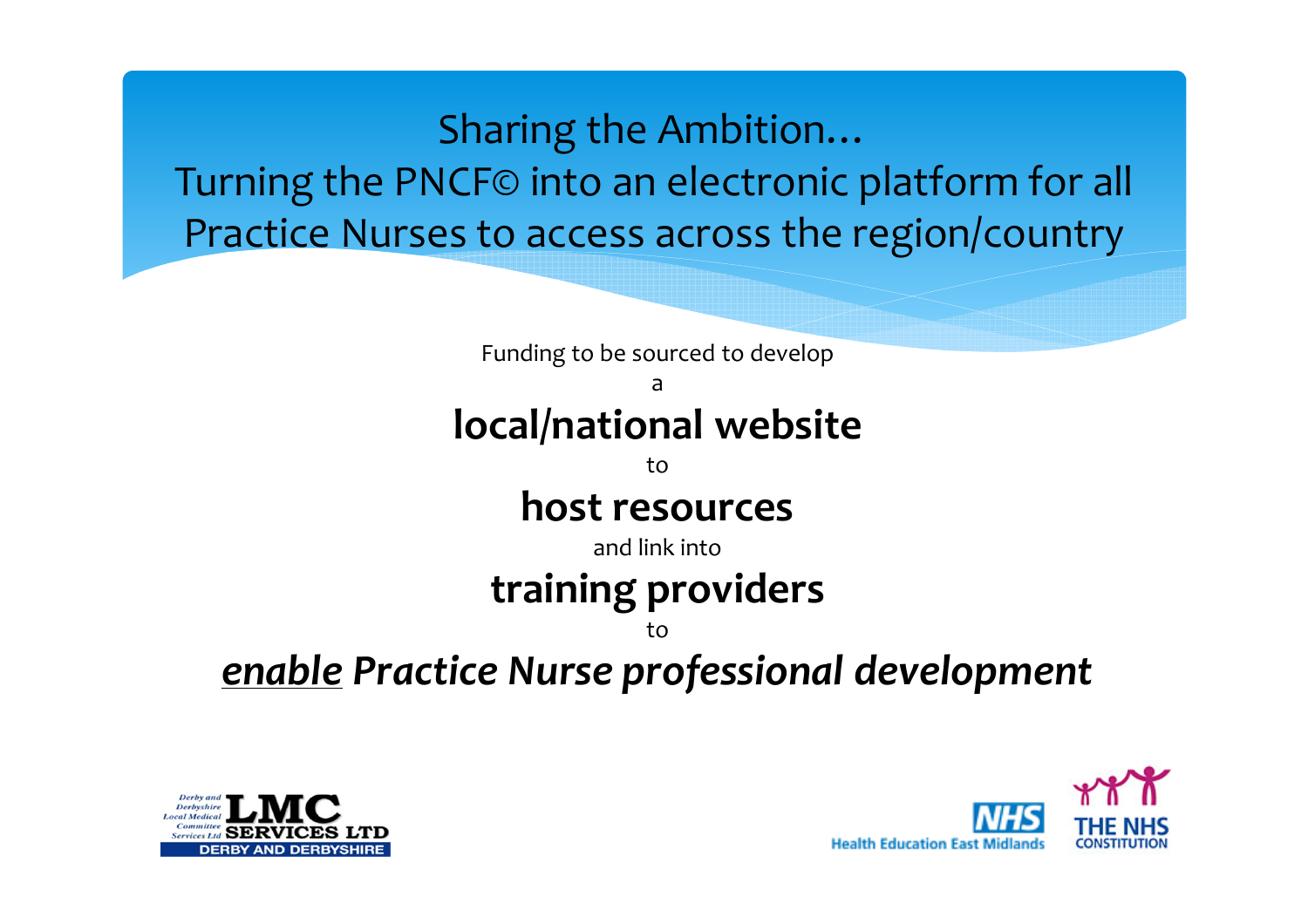Sharing the Ambition…

Turning the PNCF© into an electronic platform for all Practice Nurses to access across the region/country

> The Practice Nurse Competency Framework

is the

# catalyst of change

which supports this vision